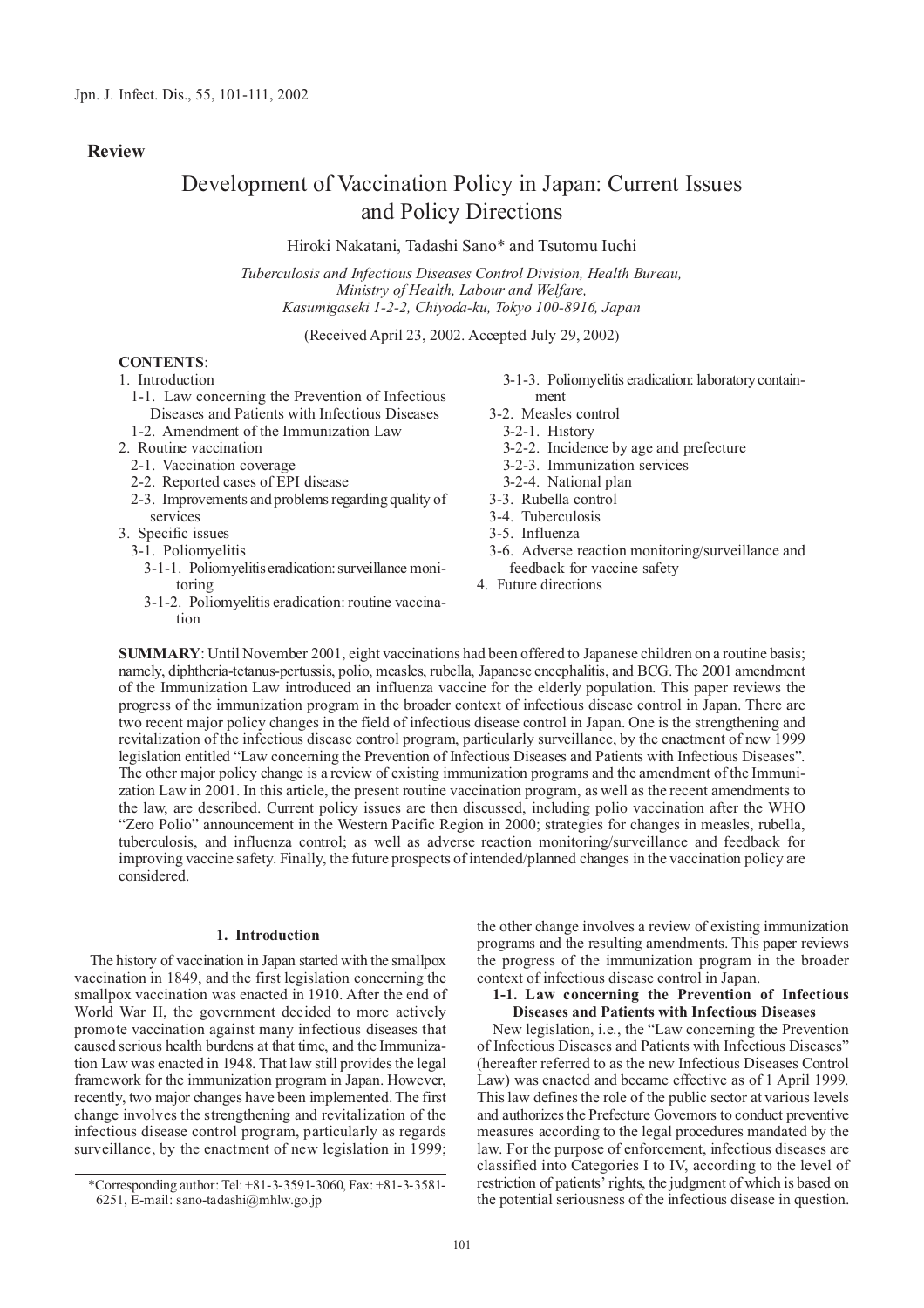For example, five serious infectious diseases including Ebola hemorrhagic fever and Lassa fever are classified as Category I diseases, in cases of which the Governors are authorized to enforce hospitalization. Diseases targeted by the expanded program on immunization (EPI) are classified in Categories II or IV. For example, polio is a Category II disease that requires hospitalization as necessary, and measles is a Category IV disease that requires only weekly physician's reports at sentinel institutions for surveillance and public health intervention, as necessary. The specific infections belonging to each category are shown in Table 1. Needless to say, physicians are expected to immediately report patients with diseases in Categories I to III; reports are submitted such that appropriate clinical and administrative action can be taken, e.g., isolation or limitation of food handling in cases involving Category III disease, in which only enterohemorrhagic *Escherichia coli* infection is designated. All of the information collected through the surveillance system is submitted to the Ministry

|                                                                                                                                                                                                                                                                                                                                                                                                                                                                                                                                                                                                        | Table 1. Target diseases of the Infectious Control Law                                                                                                                                                                                                                                                                                                                                                                                                                                                                                                                                                 |
|--------------------------------------------------------------------------------------------------------------------------------------------------------------------------------------------------------------------------------------------------------------------------------------------------------------------------------------------------------------------------------------------------------------------------------------------------------------------------------------------------------------------------------------------------------------------------------------------------------|--------------------------------------------------------------------------------------------------------------------------------------------------------------------------------------------------------------------------------------------------------------------------------------------------------------------------------------------------------------------------------------------------------------------------------------------------------------------------------------------------------------------------------------------------------------------------------------------------------|
|                                                                                                                                                                                                                                                                                                                                                                                                                                                                                                                                                                                                        | Target diseases of the new Infectious Disease Control Law<br>(Reportable infectious diseases of categories I to IV)                                                                                                                                                                                                                                                                                                                                                                                                                                                                                    |
| Category I infectious diseases<br>(to be hospitalized in principle)                                                                                                                                                                                                                                                                                                                                                                                                                                                                                                                                    |                                                                                                                                                                                                                                                                                                                                                                                                                                                                                                                                                                                                        |
| Crimean-Congo hemorrhagic fever<br>Ebola hemorrhagic fever<br>Lassa fever<br>Marburg disease<br>Plague                                                                                                                                                                                                                                                                                                                                                                                                                                                                                                 |                                                                                                                                                                                                                                                                                                                                                                                                                                                                                                                                                                                                        |
| Category II infectious diseases<br>(to be hospitalized depending upon the conditions)                                                                                                                                                                                                                                                                                                                                                                                                                                                                                                                  |                                                                                                                                                                                                                                                                                                                                                                                                                                                                                                                                                                                                        |
| Cholera<br>Shigellosis<br>Typhoid fever<br>Paratyphoid fever<br>Diphtheria<br>Acute poliomyelitis                                                                                                                                                                                                                                                                                                                                                                                                                                                                                                      |                                                                                                                                                                                                                                                                                                                                                                                                                                                                                                                                                                                                        |
| <b>Category III</b> infectious diseases<br>(requiring restriction on working in particular kinds of occupation)                                                                                                                                                                                                                                                                                                                                                                                                                                                                                        |                                                                                                                                                                                                                                                                                                                                                                                                                                                                                                                                                                                                        |
| Enterohemorrhagic Escherichia coli infection                                                                                                                                                                                                                                                                                                                                                                                                                                                                                                                                                           |                                                                                                                                                                                                                                                                                                                                                                                                                                                                                                                                                                                                        |
| Category IV infectious diseases<br>(requiring collection and analysis of information on occurrence<br>of the infectious disease and publication of the results)                                                                                                                                                                                                                                                                                                                                                                                                                                        |                                                                                                                                                                                                                                                                                                                                                                                                                                                                                                                                                                                                        |
| a. Diseases required notifying all the cases<br>(to be reported by all physicians)                                                                                                                                                                                                                                                                                                                                                                                                                                                                                                                     | b. Diseases to be reported by the sentinel clinics and hospitals                                                                                                                                                                                                                                                                                                                                                                                                                                                                                                                                       |
| Acute viral hepatitis<br>Acquired immunodeficiency syndrome*<br>Amebiasis*<br>Anthrax*<br>Brucellosis <sup>*</sup><br>Coccidioidomycosis*<br>Congenital rubella syndrome*<br>Creutzfeldt-Jakob disease*<br>Cryptosporidiosis<br>Dengue fever*<br>Echinococcosis*<br>Epidemic typhus*<br>Giardiasis<br>Hantavirus pulmonary syndrome*<br>Hemorrhagic fever with renal syndrome*<br>Herpes B virus infection*<br>Infant botulism*<br>Japanese encephalitis*<br>Japanese spotted fever*<br>Legionellosis*<br>Lyme disease*<br>Malaria<br>Meningococcal meningitis*<br>Psittacosis*<br>Q fever*<br>Rabies* | Influenza*<br><pediatric diseases=""><br/>Chickenpox<br/>Erythema infectiosum<br/>Exanthem subitum<br/>Group A streptococcal pharyngitis*<br/>Hand, foot, and mouth disease*<br/>Herpangina*<br/>Infectious gastroenteritis*<br/>Measles*<br/><math>Mumps*</math><br/>Pharyngoconjunctival fever*<br/>Pertussis*<br/>Rubella<br/><eye diseases=""><br/>Acute hemorrhagic conjunctivitis*<br/>Epidemic keratoconjunctivitis*<br/><sexually (std)="" diseases="" transmitted=""><br/>Condyloma acuminatum<br/>Genital chlamydial infection<br/>Genital herpes<br/>Gonorrhea</sexually></eye></pediatric> |
| Relapsing fever*<br>Severe invasive streptococcal infections<br>(Streptococcal toxic shock-like syndrome)*<br>Scrub typhus (Tsutsugamushi disease)*<br>Syphilis<br>Tetanus*<br>Vancomycin-resistant <i>Enterococcus</i> infection<br>Yellow fever*                                                                                                                                                                                                                                                                                                                                                     | <target at="" diseases="" hospital="" sentinel=""><br/>Acute encephalitis (excluding Japanese encephalitis)*<br/>Aseptic meningitis*<br/>Bacterial meningitis*<br/>Chlamydial pneumonia (excluding psittacosis)<br/>Measles in adults<br/>Methicillin-resistant Staphylococcus aureus infection<br/>Multi-drug-resistant <i>Pseudomonas aeruginosa</i> infection<br/>Mycoplasmal pneumonia<br/>Penicillin-resistant Streptococcus pneumoniae infection</target>                                                                                                                                        |

\*Target disease of infectious agent surveillance in category IV

(Source: Infectious Disease Surveillance Center, NIID http://idsc.nih.go.jp/index.html)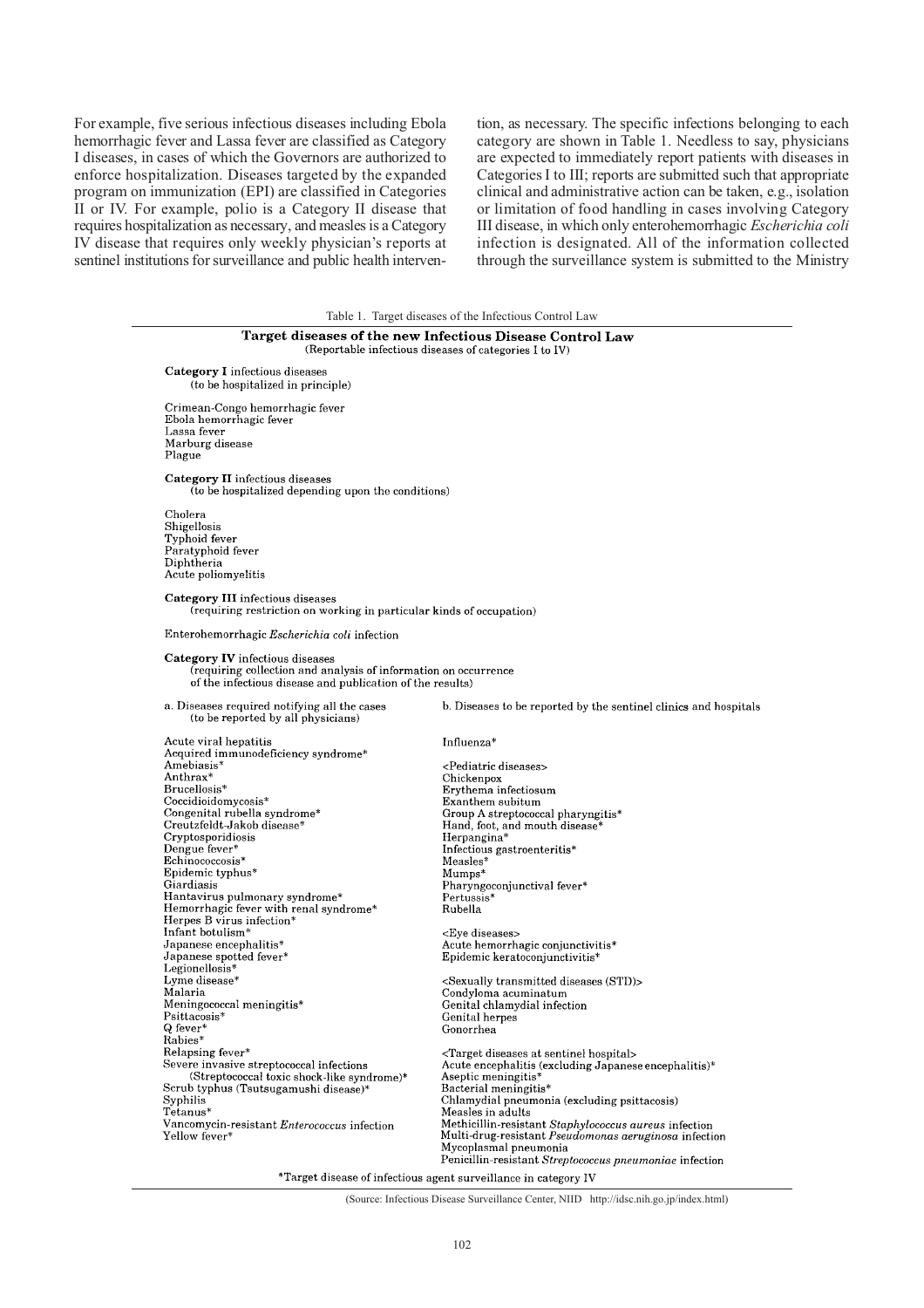of Health, Labour and Welfare (MOHLW), and then the Infectious Diseases Surveillance Center of the National Institute of Infectious Diseases (IDSC/NIID) publishes the Infectious Diseases Weekly Reports (IDWR), which are available through an Internet Website: http://idsc.nih.go.jp/index-j.html, for a summary in Japanese, and http://idsc.nih.go.jp/index. html, for an English summary. Based on this information, the Minister of the MOHLW may recommend local authorities to provide additional measures, including non-routine vaccination according to the Immunization Law.

## **1-2. Amendment of the Immunization Law**

The other new development is the review of existing immunization programs based on the Immunization Law (enacted in 1948 and amended in 1976, 1994, and 2001) mandating that local mayors offer residents of defined age groups in the community the opportunity of vaccination. The names of the vaccine-preventable diseases according to the Immunization Law are listed in the major body of the law, but the target populations are provided by the Cabinet Order (1); details covering both technical and practical aspects as regards compensation for vaccine-associated injuries are further provided by the Ministry Order (2,3) and by the Director-General's Memoranda (4). Furthermore, detailed practical guidelines for health professionals (5) and informational brochures (6) have been prepared and distributed by the non-governmental organization, Immunization Research Center.

Recently, there have been two major amendments to the Immunization Law. The 1994 amendment included three major elements, i.e., to change the target diseases for vaccination, to expand the compensation for accidental vaccinerelated adverse reactions, and to change vaccination from a compulsory basis to an informed-consent basis, as conferred by the target population or by their parents. Furthermore, the amendment eased the level of citizen obligation to receive vaccination from "is the duty of every citizen" to "should make an effort to be immunized". In accordance with this trend, more emphasis has been placed on parental decision as regards vaccination, with an understanding of the advantages and disadvantages of vaccination, as a part of the attempt to reduce adverse reactions. In the clinical setting, the Director General's Memorandum on the Practical Implementation of Immunization enacted in 1996 urged individuals to seek vaccination from their attending physicians, which clearly discouraged the type of mass campaign-type vaccination implemented in the past.

The 2001 amendment was based on the recommendation submitted to the Minister by the Public Health Council in January 2000, which urged the enhancement of measures against influenza among the elderly population. This recommendation was made because of the record high mortality observed among the elderly population at that time. According to the Vital Statistics Report of the Ministry of Health and Welfare during the period of December 1998 to March 1999, there were 1,350 of deaths due to influenza, more than 85% of which were in people over 65 years of age. This recommendation urged the MOHLW to amend the Immunization Law in order to introduce routine influenza vaccinations for people over 65 years of age and for those with specific health risks who were over 60 years old. Routine vaccinations were then categorized into two groups. Vaccinations for Category I diseases aimed at preventing the transmission of infections in the community. For this purpose, citizens are now strongly urged to receive seven vaccinations, namely, those against

diphtheria, Japanese encephalitis, measles, pertusiss, polio, rubella, and tetanus. In contrast, vaccinations against Category II diseases aim at reducing morbidity and mortality. In such cases, informed consent should be more eagerly sought; currently the Immunization Law defines only influenza under this category. The amendment was supported by an absolute majority of parties in Parliament and was passed on 31 October, becoming effective as of 7 November 2001. On a practical level, it is very important to promote the education of citizens regarding vaccination; MOHLW encourages the translation of the information brochure into foreign languages, e.g., Korean, Chinese, Portuguese, etc., prepared by local authorities (7-9) in prefectures with a significant number of non-Japanese residents.

In addition to the above vaccinations, the Tuberculosis Control Law stipulates the use of BCG vaccination. Therefore, a total of nine vaccinations are publicly offered to residents. The current vaccination schedule appears in Fig. 1. It should be noted that the administration of vaccination is recommended during the period indicated by the black bar, but that vaccinations are also provided during the period indicated by the white bar. This arrangement is designed to maximize the window of opportunity for vaccination. Also, prior to 1994, the rubella vaccination was offered to female students in junior high school before they reached reproductive age. However, this policy was changed to include both males and females between 12 months to 90 months of age, with transitional arrangements to urge junior high school boys and girls to be immunized. Eventually, all Japanese children will have received the rubella vaccine.

### **2. Routine vaccination**

#### **2-1. Vaccination coverage**

The trends of vaccination coverage are collected by the MOHLW, and are shown in Fig. 2. It should be noted that alleged cases of aseptic meningitis among children who received measles, mumps, and rubella (MMR) vaccine contributed in particular to the low coverage of measles during the period from 1989 to 1993. More specifically, the MMR vaccine were introduced starting in April 1989, and the first report of aseptic meningitis at an incidence of 1 in 100,000-200,000 vaccinations was submitted to the Public Health Council in September 1989. The Council responded by strengthening relevant information gathering procedures, obtaining consent from the parents, and disseminating information, but the official cessation of MMR vaccine was enforced in April 1993. Reflecting the public concerns about adverse reactions to vaccines, the amendment to the Immunization Law in 1994 decreased the level of obligation to vaccinate and made a clear shift to an individualized approach to vaccination. The public health community was concerned about the possibility of a decrease in the rate of immunization, but the abovementioned Panel reviewed the progress of immunization programs in 1999 and expressed satisfaction with the maintenance of high immunization rates, as shown in Fig. 2. In addition, a national epidemiological surveillance of vaccine-preventable diseases has been conducted by the MOHLW and the IDSC/NIID. This national report (10) includes the respective antibody levels of different age groups in the Japanese population.

#### **2-2. Reported cases of EPI disease**

The disease burden due to the EPI target diseases is of public concern; the number of reported cases of each disease appears in Table 2. However, it should be noted that these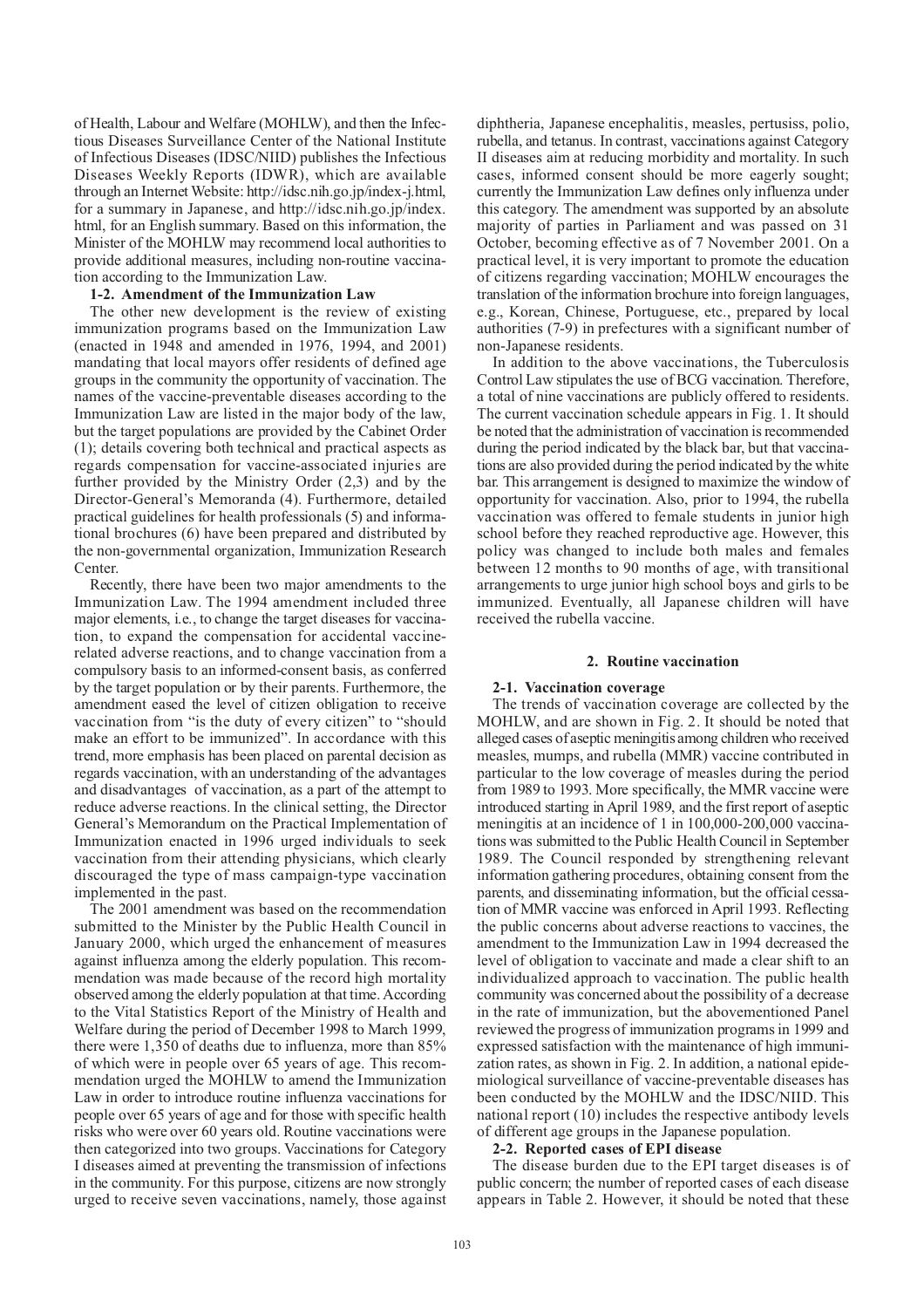

# Immunization Schedule, Japan 2002

(Source: Infectious Disease Surveillance Center, NIID http://idsc.nih.go.jp/index-j.html)

#### Fig. 1. Immunization schedule

age vaccination is regulated [111] age vaccinated [111] age vaccination of PPD (-) ve  $\downarrow$  shot age regularly vaccinated **College** 

temporary schedule (until 9/30/2003) program of prevention of mother-to-child infection

\*1 Category I: The objective is to protect the public health. Immunization is strongly recommended by law.

2 Category II: The objective is to protect the individual's health. This is available on request.<br>25 60-64 year-old persons who have severe disorders of the heart, kidney, respiratory organs, or from the human immunodeficiency virus

14 Newborn babies from HBs antigen positive mothers should receive anti-HBs human immunoglobulin (HBIG) and HB vaccine. HBIG is intramauscularly injected to the neonates within 48 hr and 2-3 months after birth, followed by hepatitis B vaccine starting at the time of the second immunoglobulin injection. The vaccine is given three times; the first two doses at one month apart and the third one in three months after the first dose. This is covered by health insurance.





Fig. 2. The trends of immunization coverage.

numbers depended on voluntary reporting according to the administrative guidelines of the MOHLW, but reporting has now become the legal responsibility of the diagnosing doctors, according to by the new Infectious Diseases Control Law implemented after April 1999. This change resulted in an increase in the number of reported cases. Measles and

pertussis are still reported by sentinel institutions, and thus these values do not represent the total number of the cases, but instead show trends of infection. During the debate about the new Infectious Diseases Control Law, this level of information collection was considered appropriate for assessing the adequacy of local control measures. The new sentinel reporting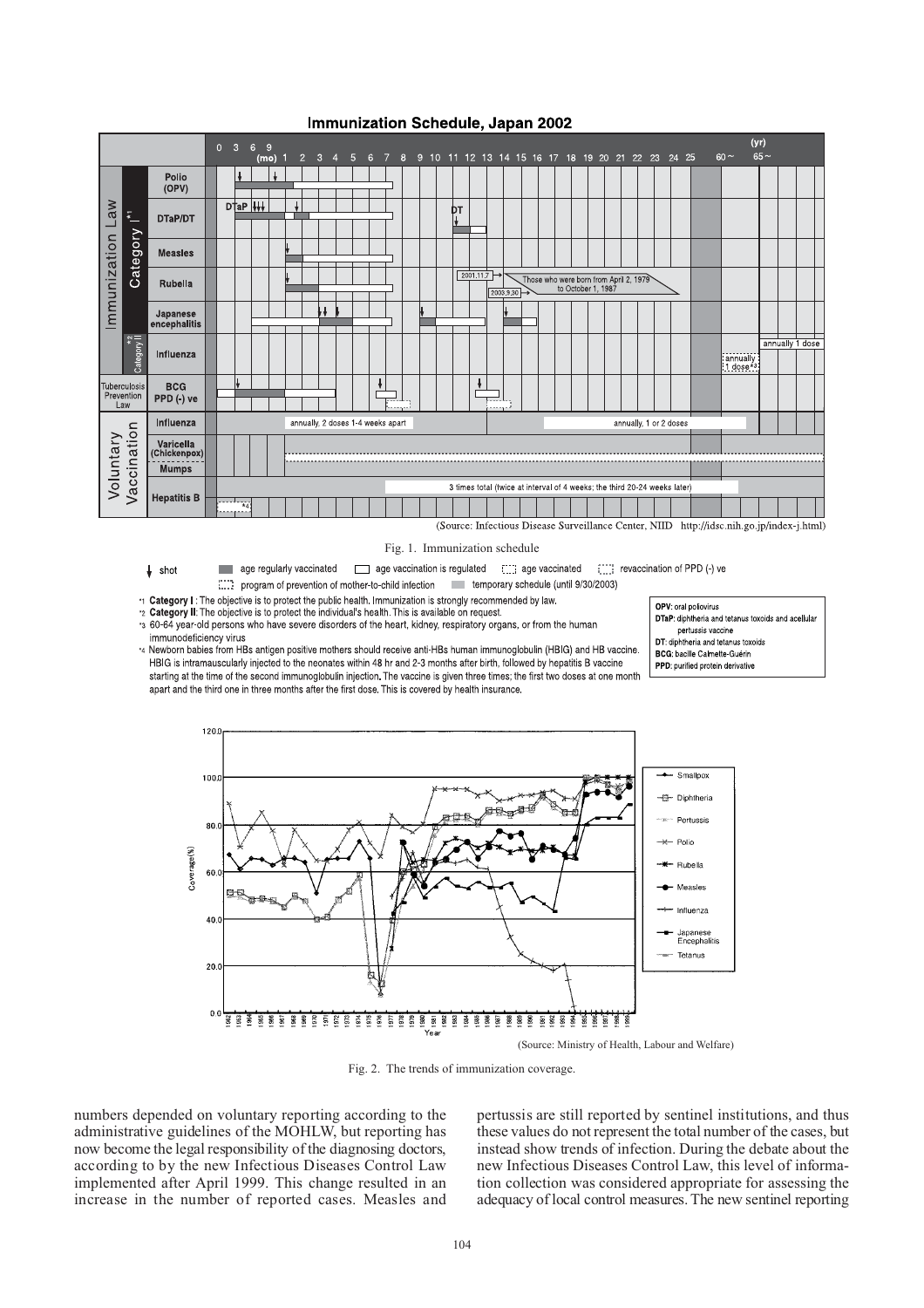| Table 2. Reported eases of ETT diseases $1770-2000$ |                      |                        |             |                  |                |  |  |
|-----------------------------------------------------|----------------------|------------------------|-------------|------------------|----------------|--|--|
|                                                     | Measles <sup>2</sup> | Pertussis <sup>2</sup> | Tetanus     |                  |                |  |  |
|                                                     |                      |                        | ALL         | NNT <sup>1</sup> | Diphtheria     |  |  |
| 1998                                                |                      |                        |             |                  |                |  |  |
| No.cases                                            | 761                  | 43                     | 47          | $\theta$         | 3              |  |  |
| Population                                          | 125,252,000          | 125,252,000            | 125,252,000 | 1,203,147        | 125,252,000    |  |  |
| Rate per 100,000                                    | N.A.                 | N.A.                   | 0.04        | $\theta$         | 0.002          |  |  |
| 1999 (Apr-Dec)*                                     |                      |                        |             |                  |                |  |  |
| No. cases                                           | 5,958                | 2,653                  | 65          | $\theta$         | $\overline{c}$ |  |  |
| Population                                          | 125,432,000          | 125,432,000            | 125,432,000 | 1,177,669        | 125,432,000    |  |  |
| Rate per 100,000                                    | N.A.                 | N.A.                   | 0.05        | $\mathbf{0}$     | 0.002          |  |  |
| $2000$ (Jan-Dec)                                    |                      |                        |             |                  |                |  |  |
| No. cases                                           | 22,978               | 3.804                  | 91          | $\Omega$         | 1              |  |  |
| Population                                          | 125,588,787          | 125,588,787            | 125,588,787 | 1,190,560        | 125,588,787    |  |  |
| Rate per 100,000                                    | N.A.                 | N.A.                   | 0.07        | $\theta$         | 0.0008         |  |  |
|                                                     |                      |                        |             |                  |                |  |  |

(Source: 1998; Statistics on Communicable Diseases, 1999 (Apr-Dec), 2000; Annual Report of Surveillance for Infectious Diseases)

<sup>1</sup> NNT: Neonatal tetanus

<sup>2</sup> No. of cases reported from designated pediatric institutions (3,000) and general hospitals (500).

\*Law concerning the Prevention of Infectious Diseases and Patients with Infectious Diseases became effective as of April 1999.

N.A.: cases reported from sentinel points, therefore not applicable.

system has the following features:

- (1) Cases of measles and pertussis are collected from approximately 3,000 collaborating pediatric sentinels;
- (2) Measles cases among the adult population are reported separately from approximately 500 general hospital sentinels;
- (3) The selection of collaborating sentinels is based on the likelihood of covering as many patients in the respective geographic areas as possible;
- (4) In order to ensure the quality of reporting, clinical guidelines taking relevant the World Health Organization (WHO) criteria into consideration were developed and distributed jointly by the MOHLW and the Japan Medical Association.

## **2-3. Improvements and problems regarding quality of services**

In response to two alleged cases (one death and one paralysis) of severe adverse reaction due to oral polio vaccine (OPV) within a Prefecture in April and May 2000, the Infectious Diseases Control Panel of the Public Health Council established a task force and conducted a comprehensive laboratory and epidemiological investigation. The conclusion of the investigation rejected a positive causal relationship between health hazards and the OPV. However, even before the investigation began, the Prefecture had ceased OPV immunization until safety was ensured. Eventually, the use of the same lot of OPV vaccines was stopped nationwide and all OPV vaccinations were suspended temporarily. Since the decision of this Prefecture had such a wide impact, the decision-making process itself was also reviewed. Taking advantage of this case, a standard response protocol for dealing with such alleged cases of vaccine-derived reactions was developed and endorsed by the Panel in August 2000 (11). The vaccination rate of OPV recovered in the autumn session of the vaccination schedule, but the provisional figure of annual coverage for the year 2000 was approximately 89%, i.e., about 10% lower than in the previous years. Whether or not those who had not received the OPV were eventually vaccinated until now is of current concern.

## **3. Specific issues**

Despite the overall progress of the immunization program in Japan, some issues remain that deserve further improvement.

### **3-1. Poliomyelitis**

Polio has been eliminated in Japan, and a special WHO meeting to celebrate "Zero Polio" in the Western Pacific Region of the WHO was held in Kyoto in 2000 (12).

After this declaration, four issues remained, i.e., maintenance of a high level of surveillance and monitoring to ensure the zero-polio status, maintenance of a high level of immunization coverage, the possible switch from the OPV to an inactivated polio vaccine (IPV), and laboratory containment of polio virus, as was undertaken in the case of smallpox.

## **3-1-1. Poliomyelitis eradication: surveillance monitoring**

All physicians are required to immediately report poliomyelitis cases as Category II infectious diseases designated under the new Infectious Diseases Control Law. Active surveillance for polio and polio-like diseases is conducted by the National Certification Committee of Japan (J-NCC) at all hospitals, clinics, local public health laboratories (PHLs), and local health centers (LHCs). This surveillance system includes searches for all clinical conditions that may represent poliomyelitis infection. For such cases, adequate stool specimens are collected and forwarded to the PHL network.

Supplementary surveillance activities for certification of poliomyelitis eradication were also conducted by the J-NCC. Six study sites were selected in Hokkaido, Fukushima Prefecture, Yokohama City, Mie Prefecture, Osaka and Hyogo Prefectures, and Fukuoka Prefecture. In this investigation, the total percentage of children under 15 years of age covered by the catchments area of the hospitals investigated was 20% of the total population of Japanese children under 15. The supplementary surveillance activities were divided into two categories: 1) retrospective record review and 2) prospective acute flaccid paralysis (AFP) surveillance study. The retrospective study of medical records was conducted covering the period from January 1 to December 3, 1998, for pediatric cases of AFP less than 15 years of age. The study was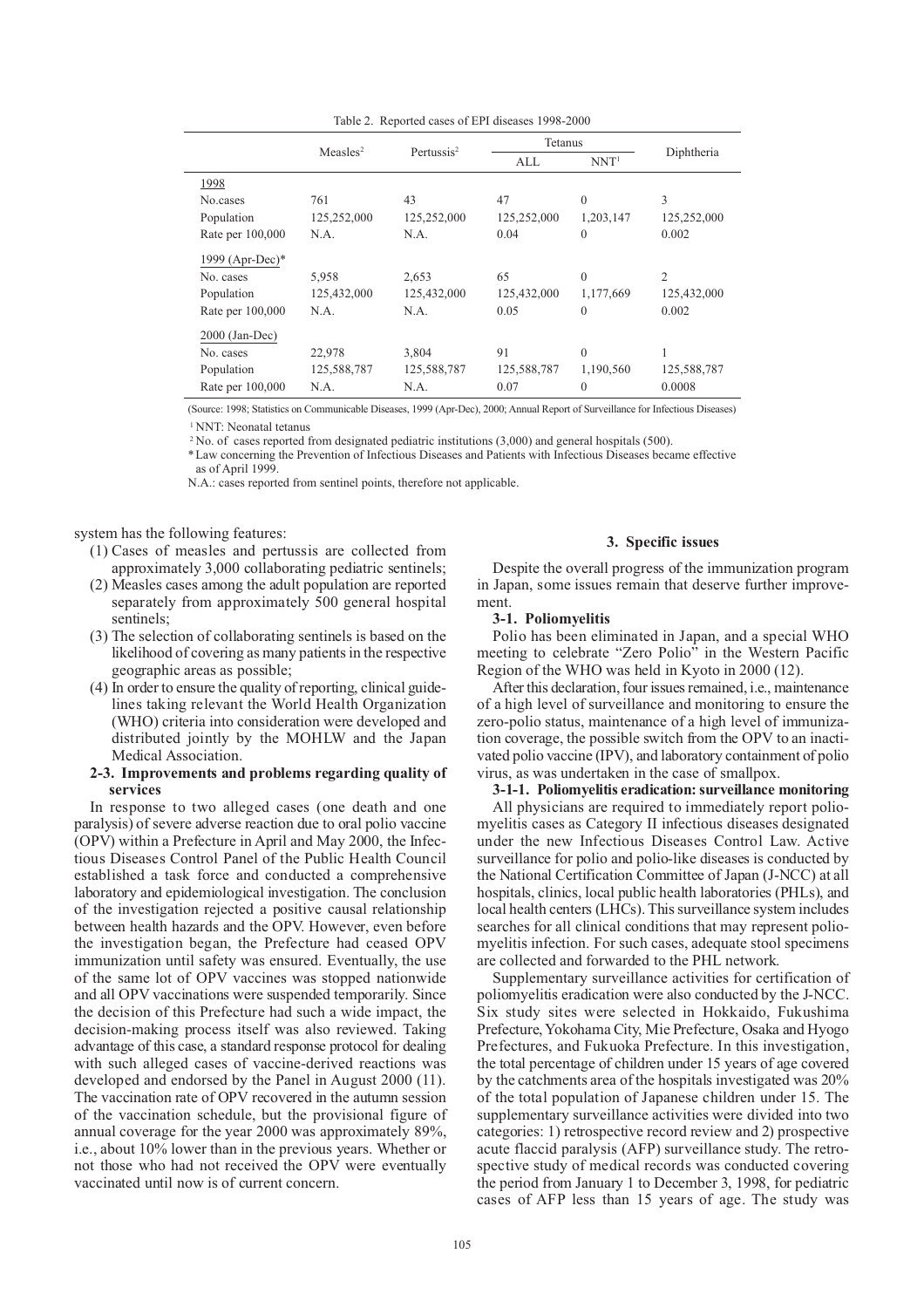conducted in six prefectures and 327 institutions (pediatric departments of hospitals in coordination with PHLs). A standard questionnaire was sent to all of the pediatric hospitals or pediatric departments in the general hospitals in these regions. No cases of poliomyelitis had to be reported as zero cases. As regards active surveillance for polio and polio-like diseases, 11 polio-like cases were reported and investigated between April 1998 and March 2000. In four cases, poliovirus vaccine (type: Sabin strain) was isolated. All cases were reviewed by an Expert Committee of the MOHW and subsequently discarded as not indicative of wild-type poliovirus infection.

A prospective study was conducted from 1 January 1999 to 31 March 2000 to identify cases of AFP at the same 327 institutes in the six regions mentioned above. Whenever a pediatric patient under 15 years of age was suspected of AFP, including poliomyelitis, the pediatrician who diagnosed the case of AFP was required to obtain two stool specimens within 14 days of onset of paralysis, and the samples were sent to the PHLs in the region for virological examination. If poliovirus was found, the specimens were forwarded to the Section of Enteroviruses, Department of Virology II, NIID for confirmation and intratypic differentiation. Completion of the same standard questionnaire mentioned above was also required as a record of the AFP case in question. Zero cases of AFP also had to be reported, if no patients at a particular site presented with AFP symptoms.

## **3-1-2. Poliomyelitis eradication: routine vaccination**

The OPV has been used and the national coverage remained as high as 97.8% in 1999 (13). Regarding the issue of whether OPV, IPV, or a combination of the two should be used, it is generally acknowledged that although the incidence of vaccineassociated paralytic poliomyelitis (VAPP) has been within the expected range (one per 4.4 million doses of the first vaccination and one per 5.8 million doses of the second) (14), the possibility of developing polio due to vaccine-derived polioviruses is of public concern. Therefore, it is necessary to discuss this issue, taking into account safety, efficacy, as well as administrative and financial feasibility.

## **3-1-3. Poliomyelitis eradication: laboratory containment**

In July 2000, a national commission for wild-type poliovirus containment was established, consisting of most of the members of the existing National Certification Commission for Polio Eradication. The following actions were undertaken by the commission.

- (1) Based on materials from the WHO, documents were prepared to explain four items, as follows: i) what polio is, ii) the progress of polio eradication initiatives in Japan and in the Western Pacific Region, iii) the purpose of containment, and iv) a provisional schedule for global polio eradication.
- (2) Using the above documents, an explanation was given to those governmental authorities considered to be in positions of responsibility relevant to this matter.
- (3) Moreover, the same information was distributed via non-governmental channels; for example, an announcement in the Journal of Japanese Society for Virology (December 1999) was issued, and a detailed presentation was given at academic meetings.
- (4) Documents for notification of request for the survey were prepared for appropriate universities, laboratories, and companies, with the agreement of the authorities concerned.
- (5) The notification request documents were sent to the

appropriate institutions.

- (6) A website was concurrently prepared, covering the same information as that described in item (3).
- (7) The initiative was announced in the Japanese Society for Virology and continues to be periodically announced (See section 3, "Non-governmental Promotions").
- (8) The initiative was publicized through the mass media.
- (9) Replies to the survey were collected.
- (10) Follow-up activities are being carried out.
- As regards the Wild Poliovirus Laboratory Containment Survey, the results as of July 2001 were as follows.
	- A total of 6,880 responses were received.
	- 5,604 replies were received via fax.
	- 1,276 replies were received via the website.
	- 45 laboratories responded that they possessed the wild poliovirus.
	- 3,169 laboratories responded that they did not possess the wild poliovirus.
	- 7 laboratories responded that there was a possibility that they possessed the wild poliovirus, but that they were not certain.
	- 1,848 institutes and organizations responded that they did not have a laboratory that could possibly possess the wild poliovirus.

# **3-2. Measles control**

# **3-2-1. History**

Outbreaks of measles have been observed from time to time. The largest outbreak in the last decade was observed in 1991 when 68,980 cases were reported from 2,407 collaborating institutions, and the demographic census filed 39 deaths. The numbers of cases under 5 years of age was 46,531, with 23 deaths. Vaccination of children had been completely voluntary before 1978, but the Immunization Law provided vaccination of children aged 12 months to 72 months (now extended to 90 months, with a recommendation of vaccination at ages between 12 to 24 months) since 1978. The large number of cases generated public awareness, and the seriousness of the infection was gradually recognized. For example, the Japan Pediatric Association, the Japan Child Health Association, and the Japanese Association of Pediatricians jointly appealed to the Minister of MOHLW to promote vaccination against measles in July 2001.

#### **3-2-2. Incidence by age and prefecture**

Sentinel surveillance was started as early as 1980, but the new Infectious Diseases Control Law systemically established sentinel surveillance in April 1999. Since then, some 3,000 collaborating institutional sentinels have been reporting the weekly incidence of measles among children; in addition, 500 general hospital sentinels have reported the incidence of measles in the adult population. Current figures of comparison with previous years appear on the Internet (Figs. 3 and 4). The age distribution of reported cases is shown in Fig. 5, which illustrates that the dominant age group affected was less than 2 years old. Furthermore, one study group revealed that 94.3% of the measles cases, occurred in people with a clear vaccination history who had not yet received the measles vaccination (15). However, the cases were distributed widely among various age groups, despite a fair level of anti-measles antibody revealed by the national sero-surveillance of the Japanese population (Fig. 6). If one acknowledges the number of cases reported in 2000 by sentinels, 22,978, and the estimation of total cases, 181,000 to 213,000 (16), then the possibility is revealed that the actual number of cases is nearly 10 times greater than the number reported by the surveillance.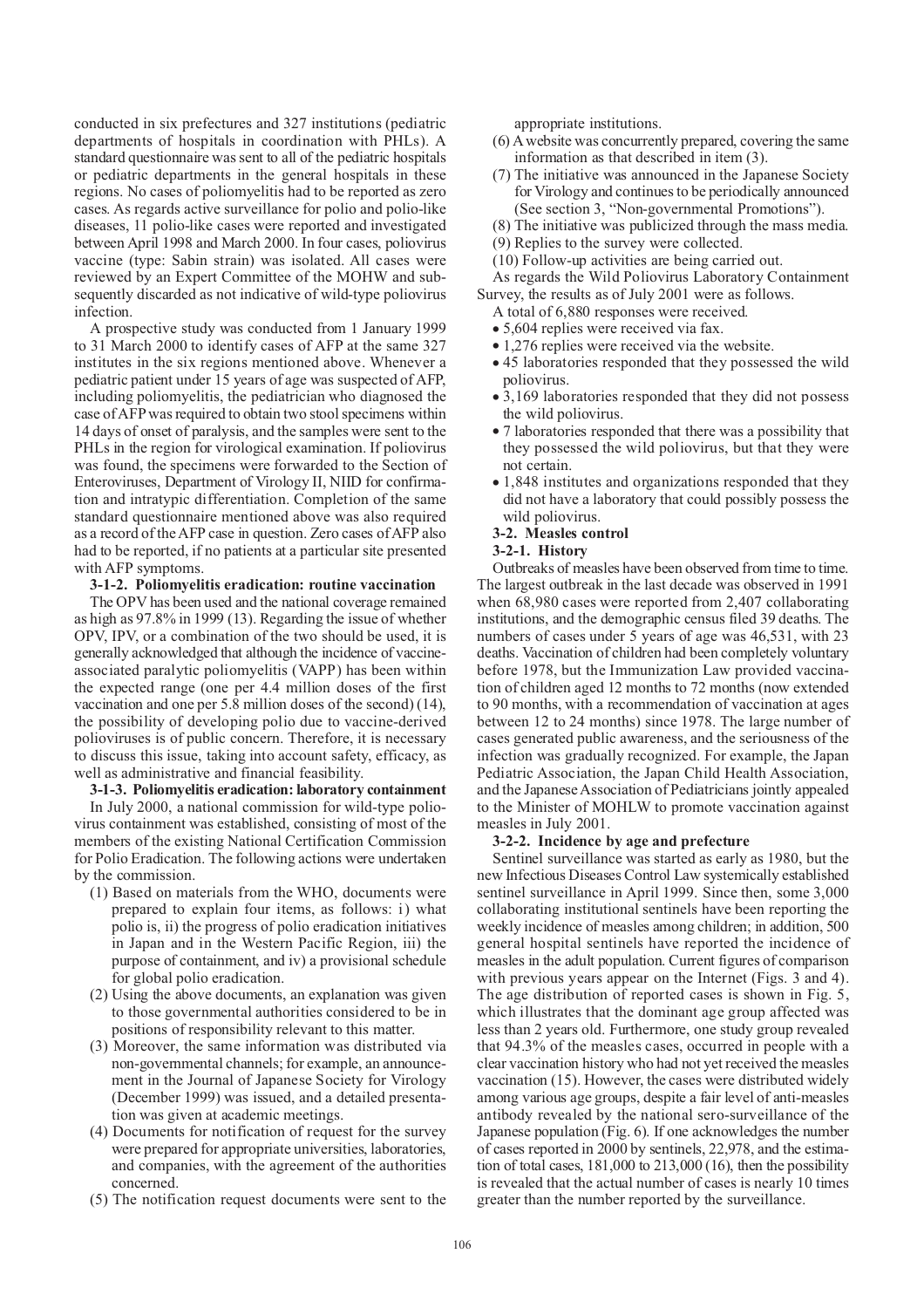

(Source: Infectious Disease Surveillance Center, NIID http://idsc.nih.go.jp/kanja/weeklygraph/measles.html)





No. of cases / sentinel

Fig. 4. Reported adult cases of measles per sentinel point.

#### **3-2-3. Immunization services**

Measles vaccination is a part of the immunization program stipulated by the Immunization Law, and is administered to children between 12 months to 90 months of age. The original vaccination period was between 12 to 72 months, but this range was expanded to 90 months in 1994 with the intention to increase coverage. By including measles in the Immunization Law, the cost of vaccination is publicly supported and health hazards would be compensated for under the law. At present, the overall coverage exceeds 95%, but there is some concern that this figure does not show the coverage rate among the most vulnerable population, i.e., that under 2 years of age. A calculation factor may also have contributed to an overestimation of the coverage rate. At present, the coverage rate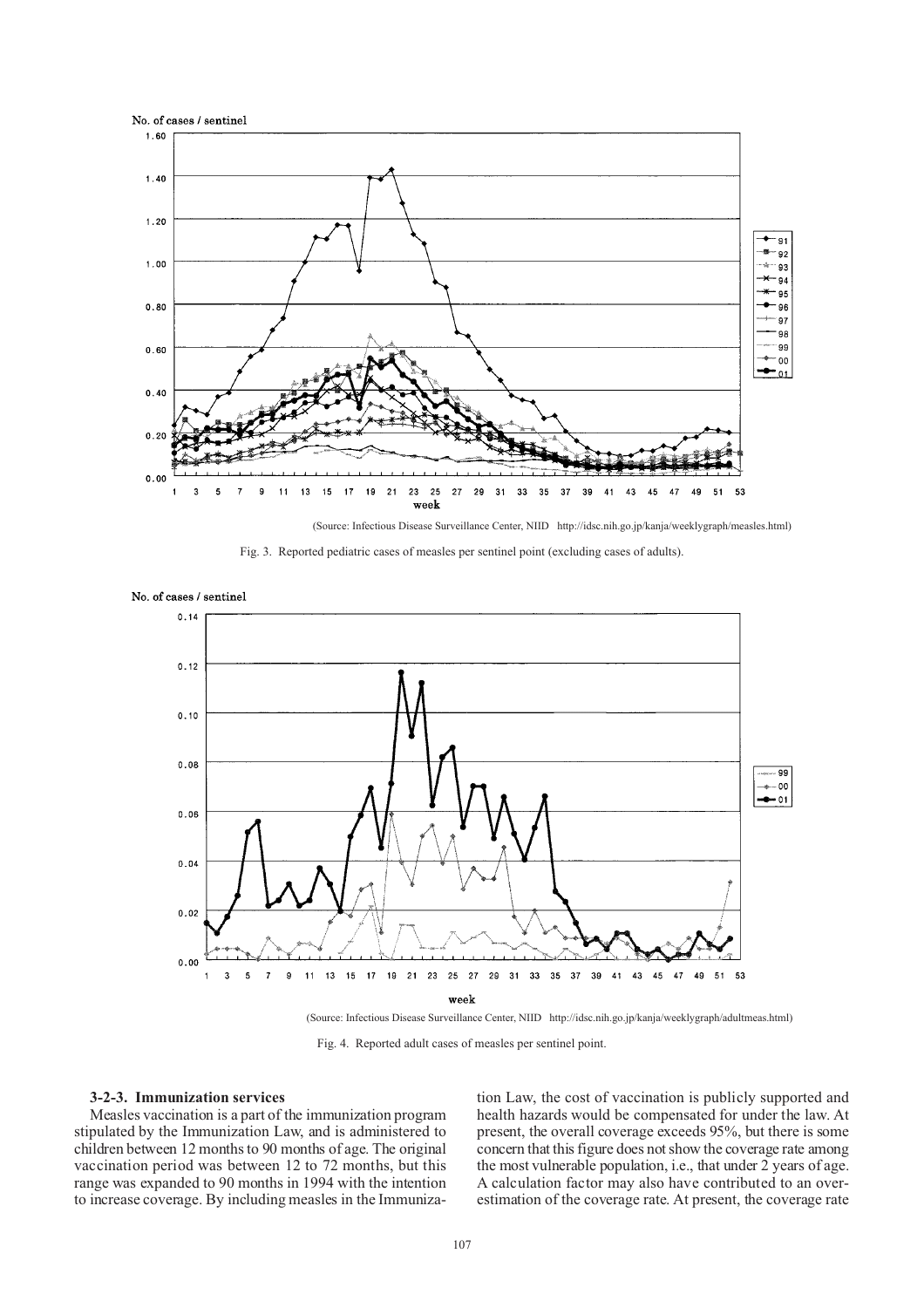

Fig. 5. Number of measles cases by age group, 2000.



(Source: Infectious Disease Surveillance Center, NIID http://idsc.nih.go.jp/index.html)

Fig. 6. Age distribution of measles PA antibody-positive cases, 1997.

is calculated by the following formula: total number of persons vaccinated per year divided by the total number of children between 12 to 24 months. This means that children aged 24 to 90 months who received the vaccine are duly included in the number of vaccinated persons. The contribution of this fraction to the present coverage figure cannot be ignored, because the coverage by the measles vaccination dropped sharply during the period of 1989 to 1994, when the adverse reactions of the MMR vaccination came to be of public concern; those who failed to be immunized at that point in time may now seek vaccination under the Immunization Law. It has been estimated that the current coverage in the population under 3 years old is around 80% (10), and that there are particular communities with extremely low coverage rates.

#### **3-2-4. National plan**

Measles is considered as a significant health problem in Japan. Hence, there is much interest in strengthening our efforts as regards the measles vaccine, in particular after polio transmission has been interrupted for so many years in Japan. For the time being, steady implementation of the existing immunization program will be advocated, with special emphasis on increasing coverage among younger children. The MOHLW is committed to "control" measles, but no clear decision has been made as regards whether to "eliminate" or "eradicate" measles. A study team has been established and supported by the MOHLW to acquire first-hand evidence for

a policy review. The terms of reference of the team include full epidemiological investigation, sero-surveillance of the Japanese population, investigation of immunization coverage, and recommendation of possible changes in the measles vaccination program, including the timing of vaccination, frequency, and safety measures. The team is expected to submit its final report by March 2003, and an interim report was submitted to the MOHLW in April 2002. The report (15) highlights the age distribution of measles cases and it urged early vaccination within the scope of the present Immunization Law. This recommendation served as the basis of a Memorandum (17) from the Director of Tuberculosis and Infectious Diseases Control; this memorandum addressed the March 2002 issue of early vaccination against measles. The group is now working to develop a strategy to reduce the incidence of measles, which may include changes in the present vaccination schedule. However, to ensure wide support from the public health community, as well as from the general public, any changes in the vaccination schedule need to be discussed at the Health Science Council (formerly the Public Health Council), which is an advisory organ for the Minister of MOHLW. In this context, the Council may discuss more fundamental and broader policy issues.

In considering these issues, we first need to learn about the experiences of other nations and we must be in agreement with the global response. Through the experience gained in Japan and also by the international contribution to polio eradication, we firmly believe that all countries need to be united toward a common goal and schedule; otherwise, our efforts will be always disturbed by frequent importations and an extremely high measles re-transmission rate. Currently, the WHO and the United Nations Children's Fund (UNICEF) have endorsed a global target (18) to reduce morbidity due to measles by 50%, but the WHO has not yet declared whether the ultimate target is the "elimination" or "eradication" of measles. However, the American Region and some countries in the Asia/Pacific Region (i.e., Australia and the Republic of Korea) have adopted more active policies towards the elimination of measles.

Second, there are two general opinions regarding strategies to support vaccination; one is support of a mass campaign and the other advocates intensification of routine immunization. Mass campaigns were very successful in Japan 40 years ago when vigorous effort was made to stop polio transmission.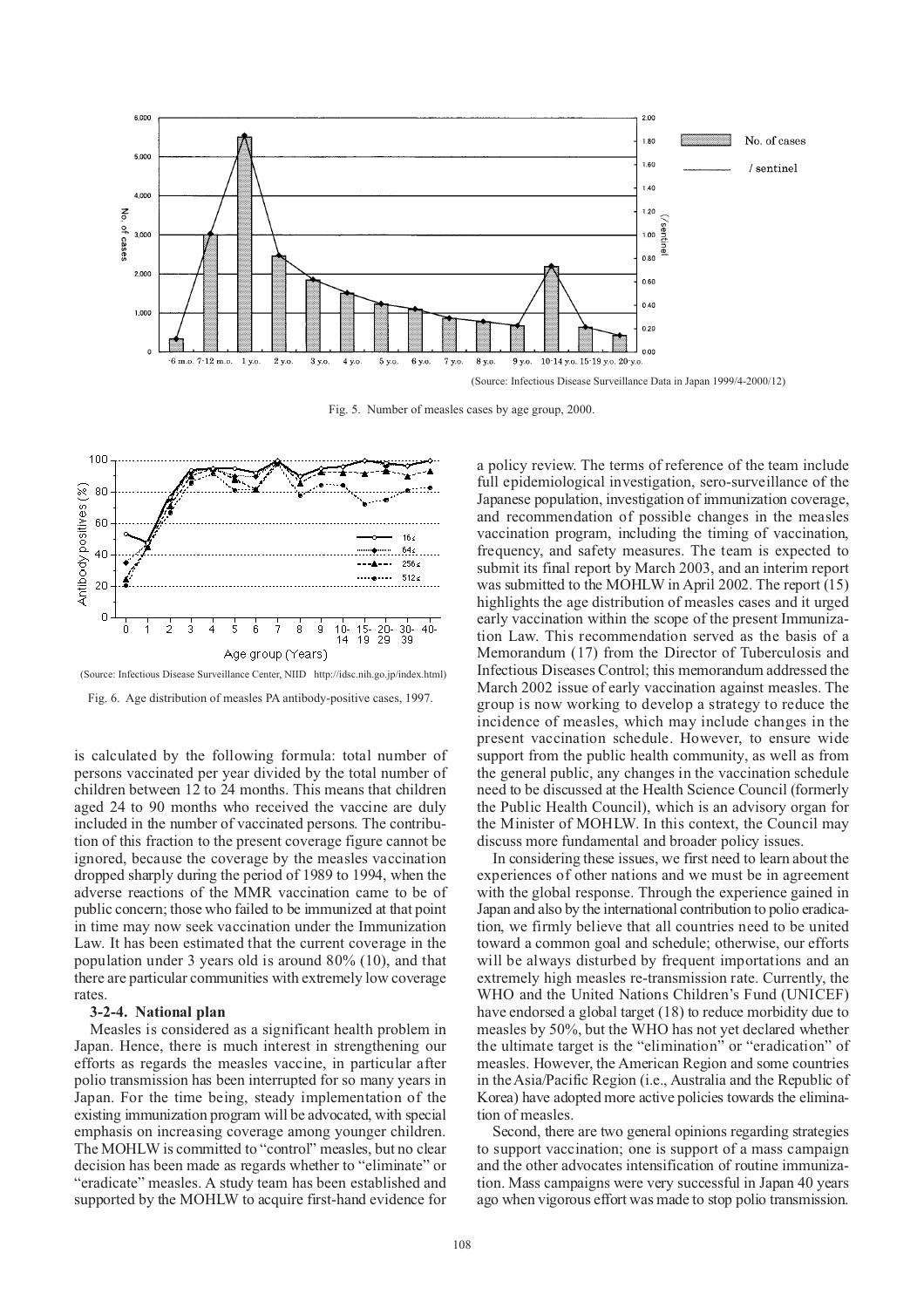However, in the present environment, individual vaccinations at physicians' offices has become common practice. It is important for us to decide which method is more realistic from the viewpoint of logistics, sustainability, and social acceptability. Routine immunization is easy to maintain, but with this option it difficult to assure coverage, especially in specific target age groups, unless the public is adequately motivated. Once successful, though, this method will give us a good chance of sustainability. In the case of Japan, after the amendment of the Immunization Law in 1994, mass campaigning has become legally and administratively unfeasible. The question of booster vaccinations also needs to be reconsidered. The optimal timing of vaccination is an additional issue that should be studied in view of the low antibody transmission from mothers to neonates and the high frequency of febrile convulsion among Japanese young children. For example, according to the national survey of self-reported health problems after measles vaccination, 13.4% of the subjects claimed to have a fever over 38.5°C, and 0.2% of all subjects developed convulsion with a fever of over 37.5°C (sample size, 2,827) (19). In addition, efforts to reduce possible adverse reactions should be strengthened in order to ensure public support. Needless to say, the first priority should be to strengthen surveillance and increase laboratory confirmation, whenever possible. In an international venue, the Technical Advisory Group of the WHO Western Pacific Region recently (2001) discussed the measles control strategy and declined to adopt the elimination target until full technical, administrative, and political assessments are completed (20).

#### **3-3. Rubella control**

The timing of and subjects for vaccination were changed in 1994 (from junior high school females to both males and females between 12 months to 90 months of age, preferably 12-36 months), with transitional arrangements to urge junior high school boys and girls (the age group no longer covered by the new vaccination schedule) to receive the vaccination. Coverage of the new target group is satisfactorily high, but coverage of the transitional group is estimated to be as low as 50% (13). Hence, the MOHLW has collaborated with the Japan Medical Association to organize an active campaign to increase coverage of unvaccinated children and young adults.

## **3-4. Tuberculosis**

Currently, BCG is given to children under 4 years of age (with a recommendation for vaccination at ages between 3- 12 months), at primary school entrance and junior high entrance with preceding tuberculin testing. This practice has been reviewed, but the recent up-turn trend of the incidence and prevalence of tuberculosis (TB) since 1997 has caused a resurfacing of more fundamental questions regarding the existing TB control programs, including those regarding BCG vaccination. A nationwide ad hoc survey was conducted in 2000 and the TB Advisory Panel has started a comprehensive policy review (21). In its report to the Health Science Council (22), the Panel adopted the recommendation of ceasing BCG revaccination in both primary school and junior high school students.

#### **3-5. Influenza**

Vaccination against influenza was offered to school children before 1994, but this practice was ceased due to the debate over the lack of hard evidence supporting the effectiveness of influenza vaccine for that population, and due to clear existence of adverse reactions. Although the Infectious Control Panel of the Public Health Council acknowledged the potential contribution of the vaccine to prevent fatal cases, especially in the elderly population, the panel finally endorsed the position of "no hard evidence in support of the prevention role of the vaccination for the community as a whole" (23). Still, there remain diverse views on the pros (24) and cons (25) of immunizing school children. However, due to an outbreak of influenza in geriatric institutions in the 1998/ 99 seasons, the MOHLW established a study group which confirmed the reduction of relative risk of mortality by influenza vaccine (26), as stated in the Centers for Disease Control and Prevention (CDC) report (27). This finding served as the basis for the 2001 amendment of the Immunization Law to introduce routine influenza vaccination for those over 65 years of age and those over 60 years with specific health risks. Also, the reduced vaccine production capability was of concern to the public health community in terms of preparedness against new types of influenza virus. Furthermore, statistics tend to show that vaccine production and coverage both tend to have a negative correlation with mortality (Fig. 7), although this aspect was rejected at the time of the 1994



Fig. 7. Vaccine production and number of death in influenza.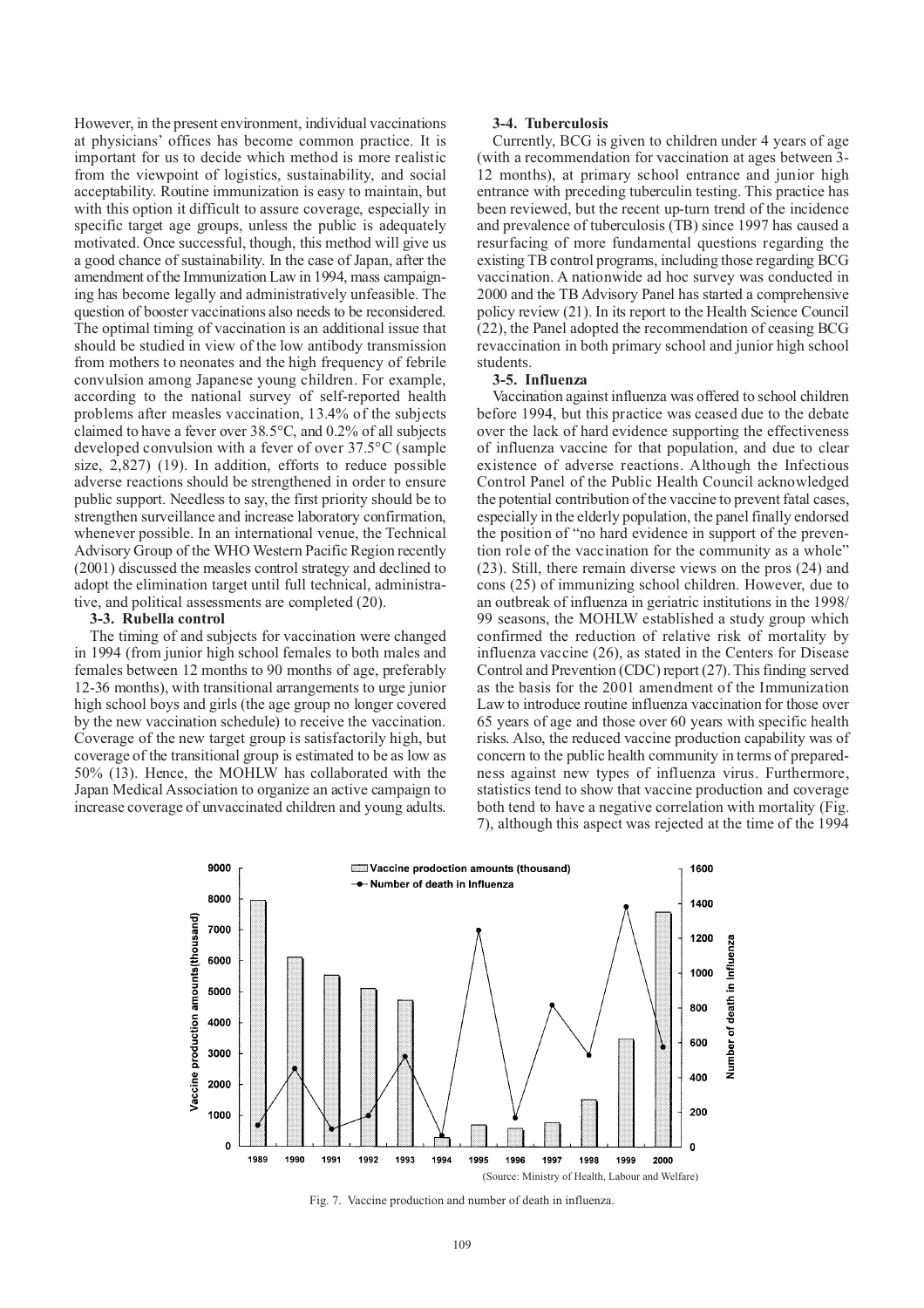amendment. Of note, a recent article has demonstrated the usefulness of vaccinating children to achieve a lower mortality among the general population (24). Yet, during the debates at Parliament, numerous questions were raised regarding whether or not alternative control measures other than vaccination would be desirable in the prevention of influenza (28). Therefore, it is hoped that more vigorous study of influenza vaccination policy will be conducted to determine the real efficacy of influenza vaccination at mortality prevention.

## **3-6. Adverse reaction monitoring/surveillance and feedback for vaccine safety**

With great improvements made in the control of infectious diseases, the awareness of adverse reactions of vaccination has increased and information has been collected through three channels, namely, i) sentinel reporting of all health problems after vaccination (regardless of causative relationship with vaccination) in vaccinated individuals, ii) formal reports of vaccine-related injuries from local authorities (highly probable causative relationship), and iii) appeals to the vaccine injury compensation committee (seeking judgement of the causative relationship). The annual reports are prepared and shared among those concerned, with hopes of to utilizing the data for improving the overall safety of vaccination. However, it should be stressed that compensation for vaccine-related injury is granted unless firm evidence rejects the causative relationship, which is often difficult to establish. This practice stems from the notion that vaccinations are administered to protect against infection of particular individuals as well as of the community as a whole. In other words, if an accident does occur, this is understood as the result of a sacrifice of the individual for the good of the community, and therefore should be compensated generously. This viewpoint has resulted in a compensation rate higher than the international standard (29). However, a review of the compensated cases revealed different levels of causal relationship with the vaccination in question, ranging from "clear evidence" to "no evidence, but circumstantially probable" and "no evidence but circumstantially not rejectable". This generous coverage policy is beneficial for the individuals and families affected, but may be misleading to the public because a relatively high compensation rate is often interpreted as a high adverse reaction rate.

### **4. Future directions**

In general, there remain rather skeptical views on vaccination in general. The benefits and contributions of vaccination against vaccine-preventable diseases are not well-covered by the media, whereas rare adverse reactions are commonly highlighted. This media practice is largely a result of the fact that many infectious diseases are no longer serious disease burdens to the Japanese population, especially among children. However, this practice also urges more extensive application of measures to ensure vaccination safety. Moreover, further review and modification of routine vaccination programs and schedules is required.

Currently, the following vaccines are available in Japan, in addition to the vaccines covered by the Immunization Law: freeze-dried live attenuated mumps vaccine, freeze-dried live attenuated varicella vaccine, freeze-dried inactivated tissue culture hepatitis A vaccine, adsorbed hepatitis B vaccine (recombinant), freeze-dried inactivated tissue culture rabies vaccine, cholera vaccine, pneumococcus vaccine, Weil's disease and Akiyami combined vaccine, absorbed habuvenom toxoid, and yellow fever vaccine.

In a 1999 report (30), the Vaccination Subcommittee of the Public Health Council identified four possible vaccinations for further consideration. These vaccines are influenza for the elderly population, chickenpox, mumps, and pneumococcal pneumonia. Out of the four, the influenza vaccine has been included in the Immunization Law since 2001, and the remaining three vaccinations will be continuously studied, though no timeline has been established. Furthermore, the vaccination schedule for measles and the possible switch from OPV to IPV are issues that need to be addressed before considering new vaccinations. Also, review and revision of the guidelines for health professionals are required to improve the safety of vaccination under an environment of growing public concern over the adverse reactions of vaccination. The public conception is that many infectious diseases appear to be less harmful in the present context in Japan, whereas the alleged adverse reactions are perceived as serious, unnecessary, and unreasonable sacrifices. Hence, any changes to a vaccination program need solid scientific justification and demonstration of clear benefit overriding the possible disadvantages of adverse reactions. Every effort to enhance the safety of vaccines should continue to be made; otherwise, it will be extremely difficult to gain public support. One typical example is the introduction of acellular pertusis vaccine (aP), developed in Japan in 1981, which resulted in a marked decrease in adverse reactions after its introduction.

# **ACKNOWLEDGMENTS**

In preparing this report, the authors appreciate the advice of Drs. Nobuhiko Okabe, Tatsuo Miyamura, and Masato Tashiro of the National Institute of Infectious Diseases, and that of Dr. Isao Arita of the Agency for Cooperation in International Health.

Some of the present data was presented at the 13th Session of the Regional Advisory Group Meeting on EPI in the Western Pacific Region of the WHO, held 13-15 August 2001 in Manila; a formal report of this meeting is being prepared.

The opinions expressed in this article are those of the authors and do not represent the official views of the MOHLW.

## **REFERENCES**

- 1. Government of Japan (1948): Cabinet Order No.197 on Implementation of Immunization Law (in Japanese).
- 2. Ministry of Health and Welfare (1948): Ministry Order No.36 on Detailed Guideline of Implementation of Immunization Law (in Japanese).
- 3. Ministry of Health and Welfare (1958): Ministry Order No.27 on Practical Implementation of Immunization Law (in Japanese).
- 4. Immunization Law Study Group (2000): Legislation and Related Documents Concerning Immunization. p. 53- 307. Koken Publishing Co., Tokyo (in Japanese).
- 5. Immunization Research Center (2000): Practical Guideline of Immunization. Sanko Insatsu Co. Ltd., Tokyo (in Japanese).
- 6. Immunization Research Center (2000): Information on Immunization. Sanko Insatsu Co. Ltd., Tokyo (in Japanese).
- 7. Bureau of Health, Kanagawa Prefecture Government (1995): Vaccination for Children (in Korean, Chinese, Tagalog, English, Portuguese, Spanish, Vietnamese, Cambodian, Laos and Thai).